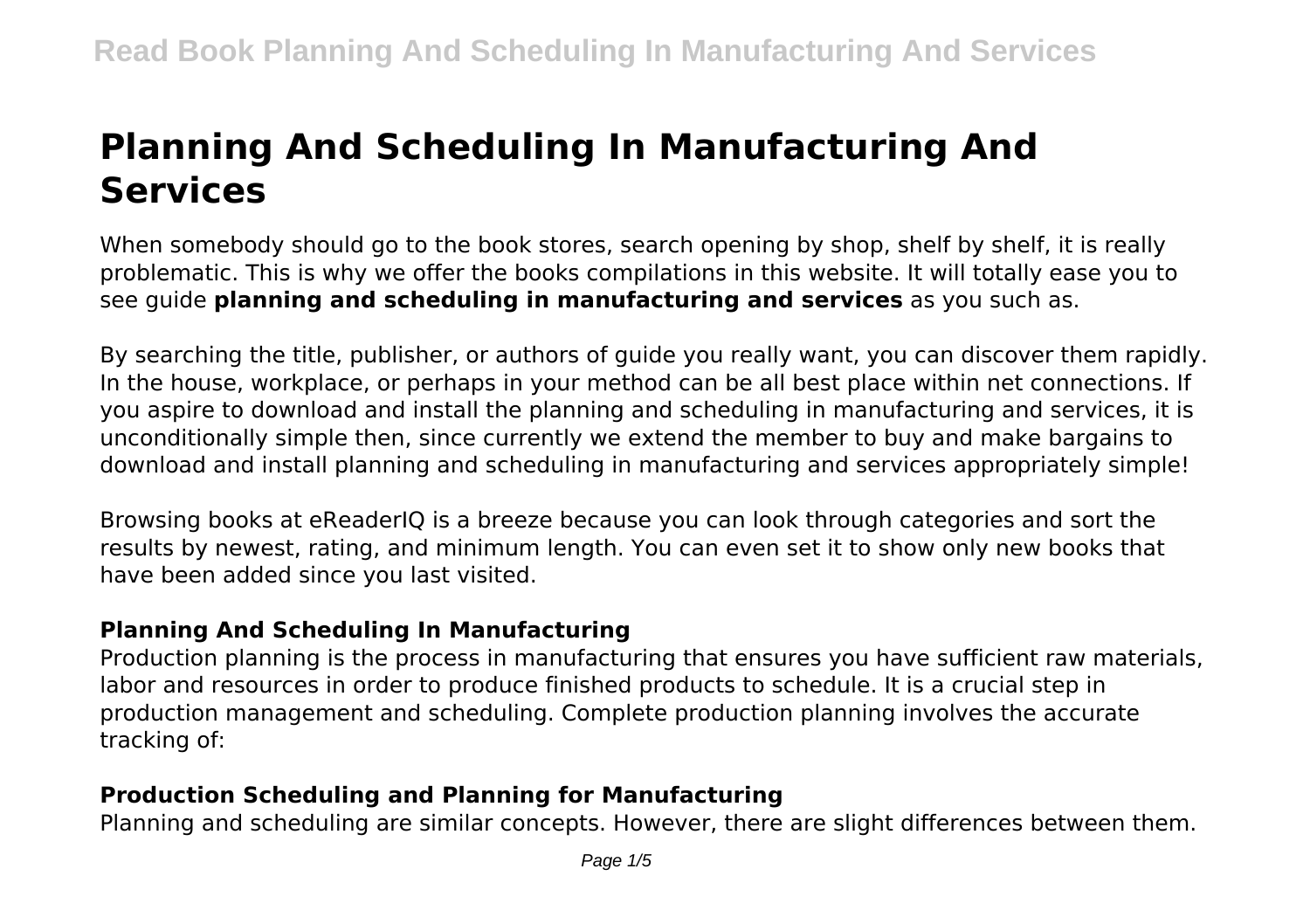The resources needed for production planning and scheduling are: Material ; People; Machinery, equipment. Energy; Management; The first four elements of the previous list are material assets.

## **What is the difference between production planning and ...**

Planning and scheduling are forms of decision-making that play an important role in most manufacturing and services industries. The planning and scheduling functions in a company typically use analytical techniques and heuristic methods to allocate its limited resources to the activities that have to be done.

## **Planning and Scheduling in Manufacturing and Services ...**

7 Manufacturing Scheduling Strategies. 1) Forward Incremental. Forward incremental planning (FIP) is a manufacturing scheduling strategy that proceeds forward along the production line from the initial receipt of the order and chronologizes the operations needed to fulfill that order.

# **7 Manufacturing Scheduling Strategies - MRPeasy**

Planning and scheduling are forms of decision-making that play an important role in most manufacturing and services industries. The planning and scheduling functions in a company typically use analytical techniques and heuristic methods to allocate its limited resources to the activities that have to be done.

# **Planning and Scheduling in Manufacturing and Services ...**

What is scheduling and production planning and control? At its best, scheduling and controlling, production refers to creating a scheduled (or prioritized) list of tasks for every machine. The list should maximize the output of each tool while keeping cycle time as low as possible for the whole production flow.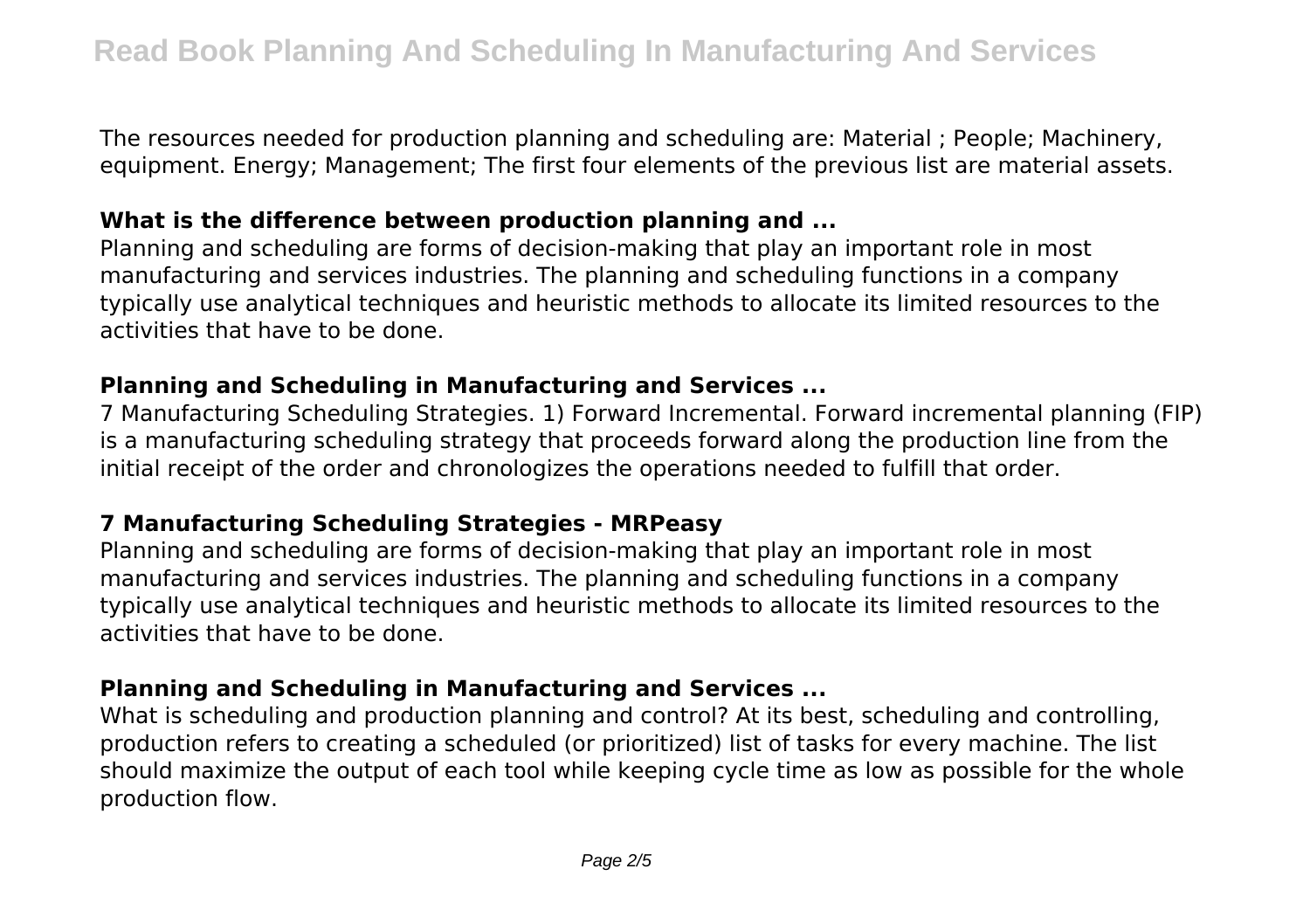# **Production planning and scheduling- Methods for different ...**

It's important to understand the difference between planning and scheduling in manufacturing. Planning is about breaking down a works order into individual operations and defining a logical sequence of events that will deliver a completed product. Part of this is understanding and managing the dependencies between those events and resources.

## **The difference between planning and scheduling**

What is Scheduling in Production Planning? Scheduling means specifying means, specifying the time that will be needed for the production of articles at each stage. Scheduling determines when an operation is to be performed or when work is to be completed; the difference lies in the detail of the scheduling procedure.

# **Scheduling in Production Planning | Meaning, Objectives ...**

Scheduling depends on planning. Before you can work out the final logistics regarding who is going to do the work and when it will be done, you first need to have all the elements in place so the project will flow smoothly without wasted time or effort. Planning lays the groundwork, while scheduling gets the job done.

# **What Is the Difference Between Planning & Scheduling ...**

Production planning is required for scheduling, dispatch, inspection, quality management, inventory management, supply management and equipment management. Production control ensures that production team can achieve required production target, optimum utilization of resources, quality management and cost savings.

# **Production Planning and Control - Management Study Guide**

Traditional production planning and scheduling systems (such as manufacturing resource planning)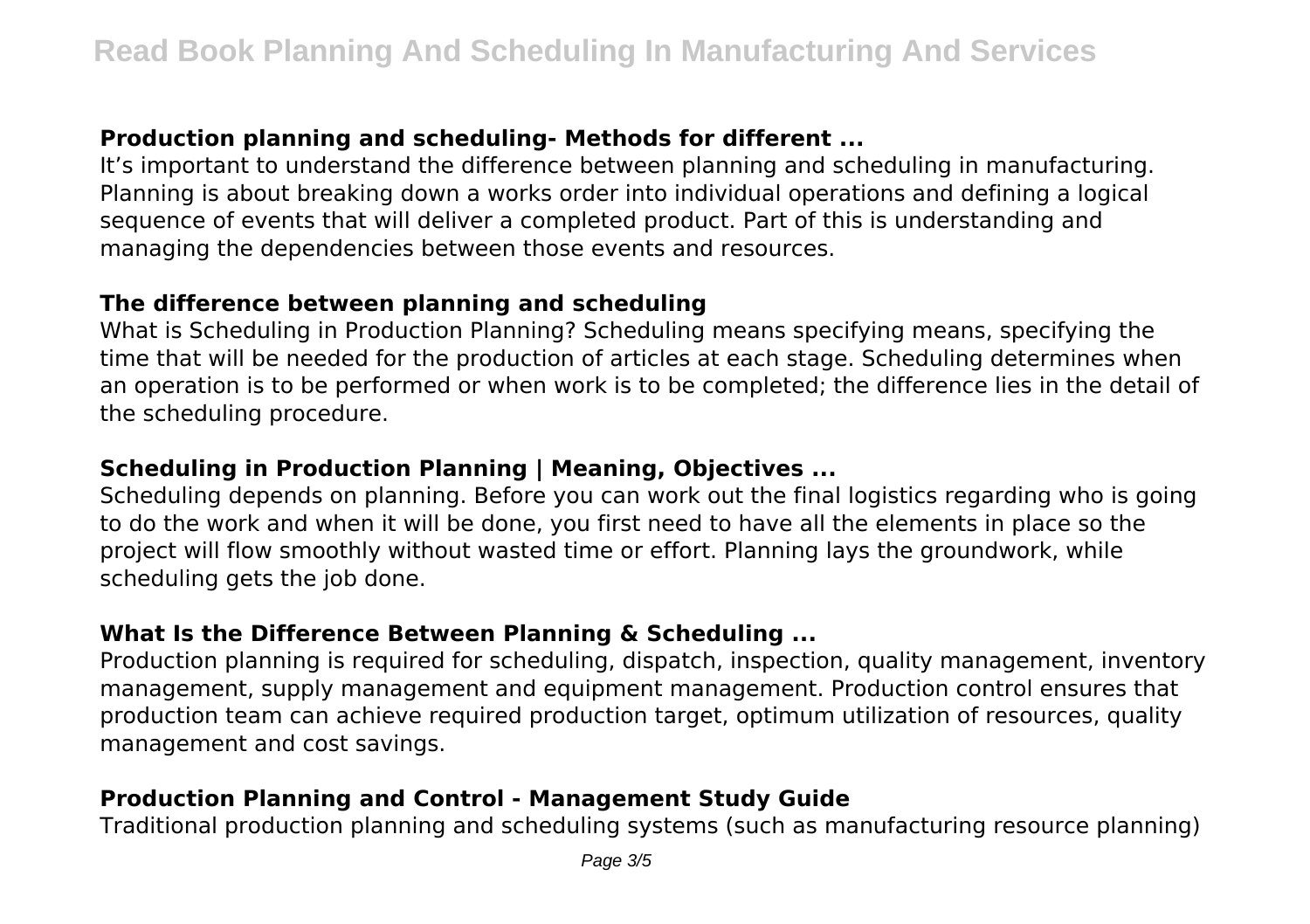use a stepwise procedure to allocate material and production capacity. This approach is simple but cumbersome, and does not readily adapt to changes in demand, resource capacity or material availability.

## **Advanced planning and scheduling - Wikipedia**

Production planning run. You use the production planning run to execute heuristics, detailed scheduling functions, or optimization for a large number of objects online or as a background job.During the production planning run, several heuristics or functions can be executed one after the other.In a production planning run, you execute ...

# **SAP Library - Production Planning and Detailed Scheduling ...**

Batch production scheduling is the practice of planning and scheduling of batch manufacturing processes. See Batch production . Although scheduling may apply to traditionally continuous processes such as refining, [1] [2] it is especially important for batch processes such as those for pharmaceutical active ingredients, biotechnology processes and many specialty chemical processes.

# **Scheduling (production processes) - Wikipedia**

Production Planning and Scheduling with Spreadsheets. By Tony Rice. ... Learn how to create your own Excel planning and scheduling tools for a manufacturing business. Some people want a spreadsheet tool so that it will solve their planning problems at the push of a button.

# **Production Scheduling – Supply Chain Planning by Spreadsheet**

The Advanced Production Planning and Scheduling module of OptiVision is a what-if enabled module powered by the best-in-class trim solution. It enhances productivity, utilization, and efficiency of resources and assets at the mill/ enterprise level. It includes modules to optimize